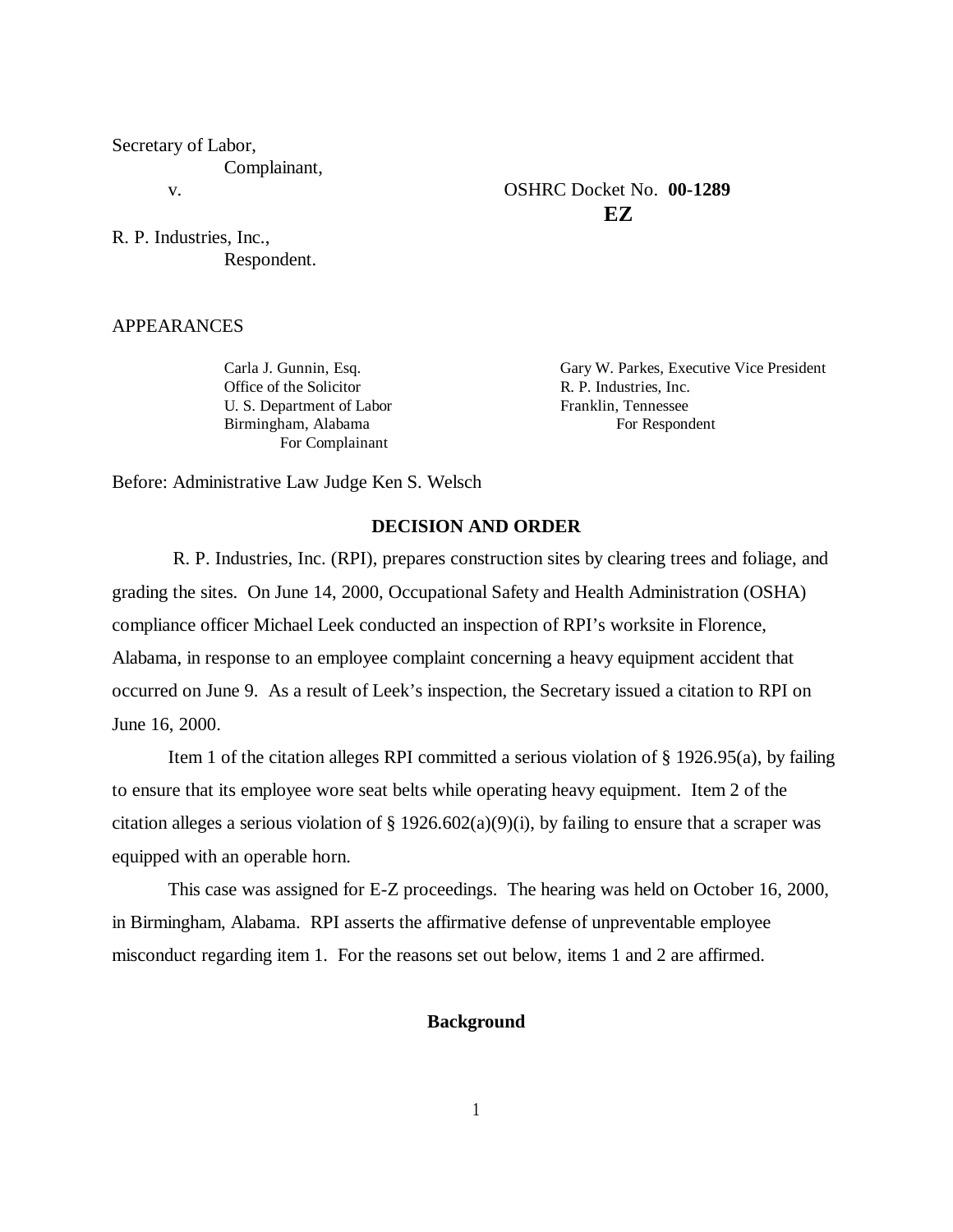In May 2000, RPI began work on a 33 acre site in Florence, Alabama. RPI was preparing the site for the construction of a shopping plaza. On June 9, RPI employees were operating three Caterpillar scrapers, which scrape dirt with a blade into a load that is then dumped. The scrapers were involved in an accident, which is described in a report made by RPI safety manager Ken Strickler (Exh. C-1):

Caterpillar Model 613C Scraper #1--Unloaded traveling on a job site haul road from the drop pad to the borrow area to pick up another load of dirt.

Caterpillar Model 621F Scraper #2--Driven by Cecil Sprague--Following Scraper #1--unloaded traveling on a job site haul road from the drop pad to the borrow area to pick up another load of dirt.

Caterpillar Model 613C Scraper #3--Loaded with dirt traveling on a job site haul road from the borrow area to the drop pad to deposit his load of dirt.

Scraper #3 had just obtained his load of dirt and was headed back towards the drop pad area--as he re-entered the haul road he encroached into the lane of Scraper #1.

Scraper #1 swerved to the left to pass Scraper #3.

. . .

Scraper #2, following Scraper #1, attempted to avoid a rear end collision with Scraper #1, veered sharply to the left and exited the established roadway.

Scraper #2, in exiting the established roadway, entered rough, rutted terrain that caused Scraper #2 to become uncontrollable. The driver of Scraper #2 was ejected from the operating position and fell to the ground. Scraper #2 continued on and stalled out about 50 yards further on.

Scraper #2 driver (Cecil Sprague) sustained multiple serious injuries from the fall and was taken to Eliza Memorial Hospital in Florence, AL.

Driver of Scraper #2 was not wearing his seat belt. All three of the scrapers involved have operator safety belts installed.

Sprague's injuries included a "broken right collar bone, broken right shoulder blade, broken ribs, punctured right lung, 2 broken vertebrae in spine, [and] abrasion to face and right forearm[.]" (Exh. C-1).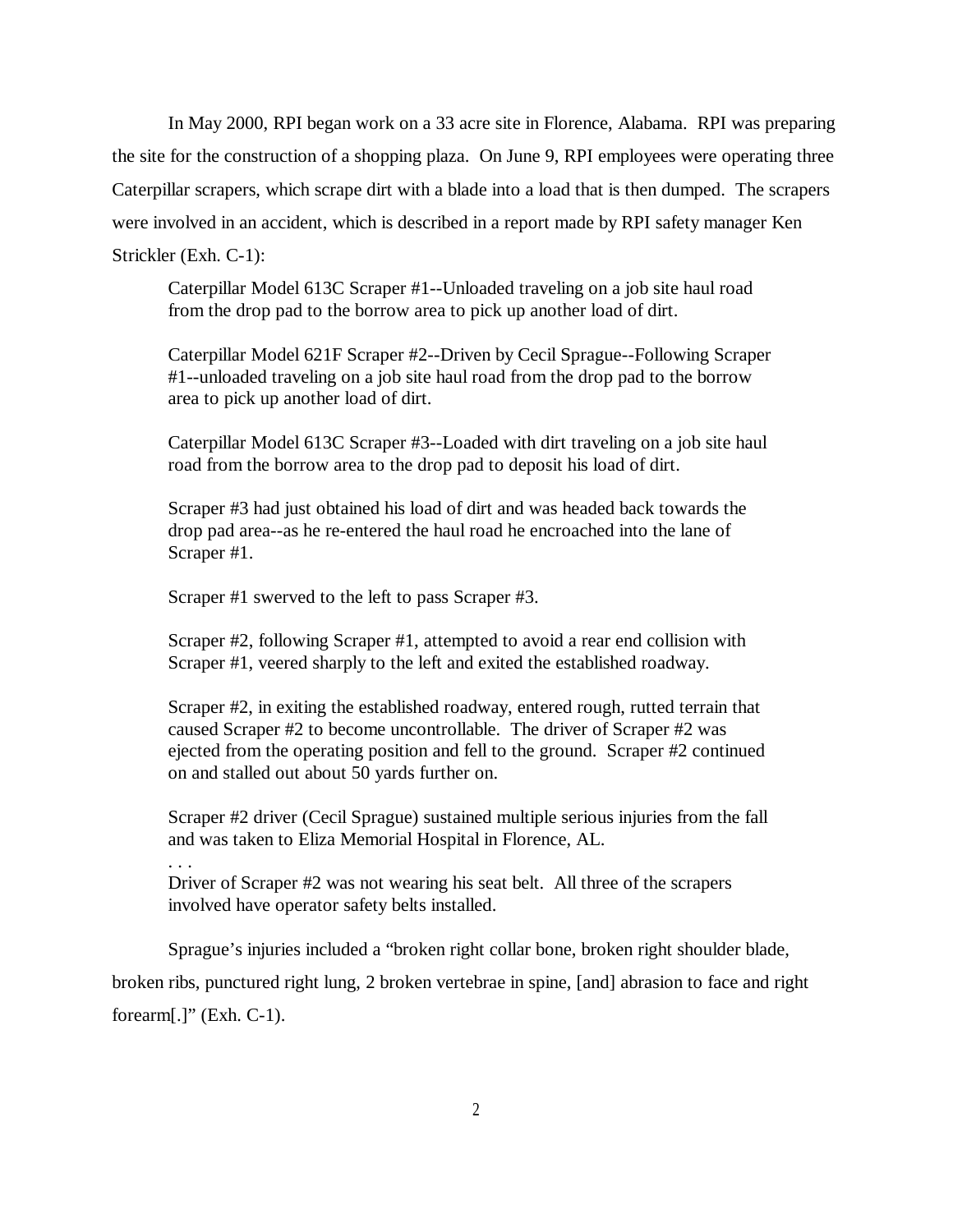OSHA compliance officer Michael Leek arrived at RPI's site on June 14, 2000, and spoke with RPI superintendent Alfred Hodges and RPI heavy equipment operator Jerry Swinea (Tr. 12). Leek's inspection was prompted by an employee formal complaint that alleged that the scrapers were traveling at excessive speeds on the day of the accident. Leek observed Swinea operating a bulldozer. At Leek's request, Hodges stopped Swinea and asked him if he was wearing a seat belt. Swinea admitted that he was not (Tr. 13, 53).

Leek asked Swinea to operate the scraper that Sprague had been operating the day of the accident. Leek checked the functioning of the scraper's brakes and other features (Tr. 17). Based upon his inspection, Leek was unable to determine whether the scrapers were traveling at excessive speeds on the day of the accident, but he did recommend that RPI be cited for failing to ensure that its equipment operators wore seat belts and for having a scraper equipped with an inoperable horn.

## **The Citation**

The Secretary has the burden of proving her case by a preponderance of the evidence.

In order to establish a violation of an occupational safety or health standard, the Secretary has the burden of proving: (a) the applicability of the cited standard, (b) the employer's noncompliance with the standard's terms, (c) employee access to the violative conditions, and (d) the employer's actual or constructive knowledge of the violation (*i.e.,* the employer either knew or, with the exercise of reasonable diligence could have known, of the violative conditions).

*Atlantic Battery Co.,* 16 BNA OSHC 2131, 2138 (No. 90-1747, 1994).

### **Item 1: Alleged Serious Violation of § 1926.95(a)**

The Secretary alleges that RPI committed a serious violation of § 1926.95(a), which

# provides:

Protective equipment, including personal protective equipment for eyes, face, head, and extremities, protective clothing, respiratory devices, and protective shields and barriers, shall be provided, used, and maintained in a sanitary and reliable condition wherever it is necessary by reason of hazards of processes or environment, chemical hazards, or mechanical irritants encountered in a manner capable of causing injury or impairment in the function of any part of the body through absorption, inhalation or physical contact.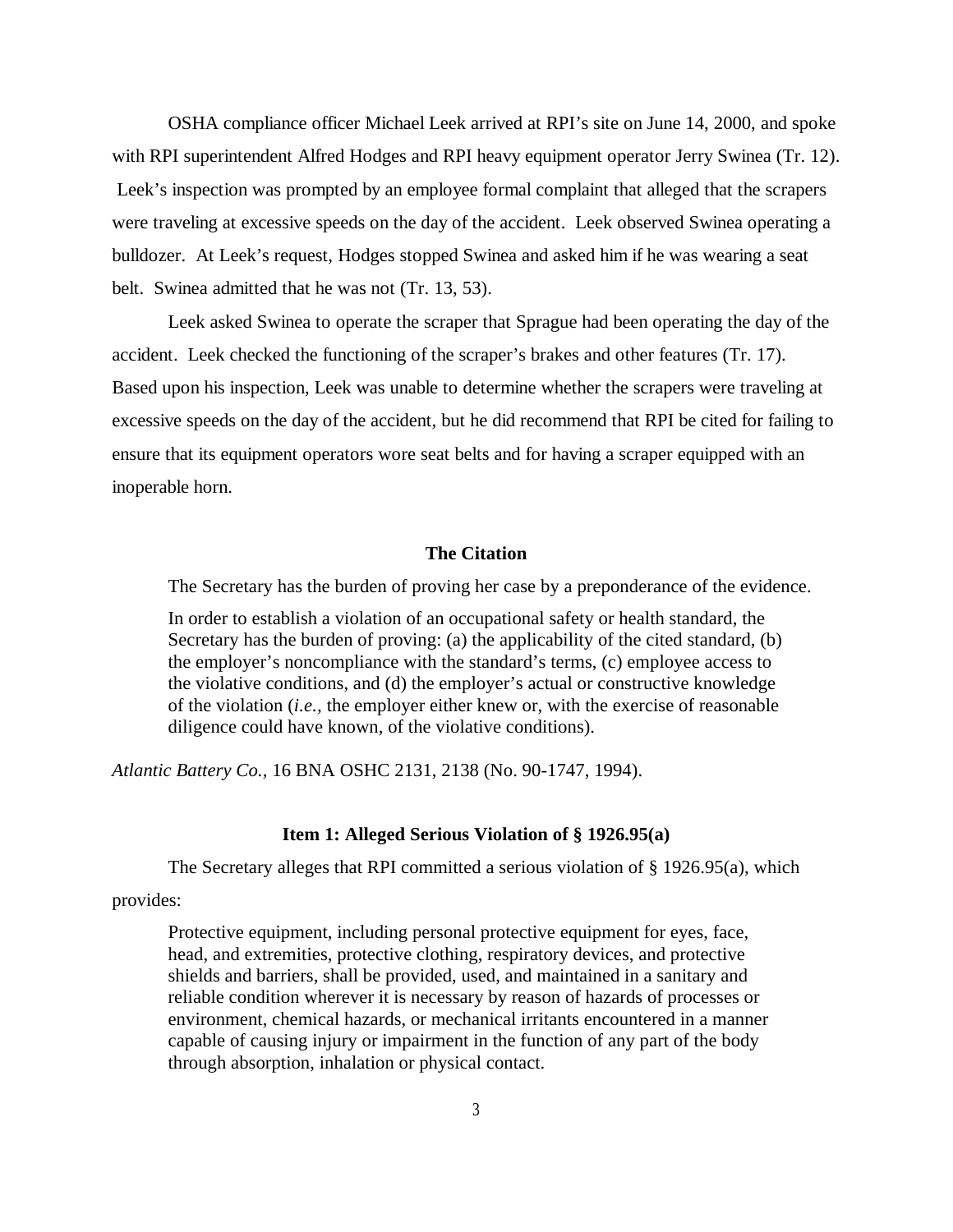The citation alleges that on two occasions, RPI employees were operating heavy equipment without wearing seat belts, "exposing employees to the hazard of falling out of the machines." It is undisputed that Sprague was not wearing a seat belt while operating the scraper at the time of the accident and that Swinea was not wearing a seat belt while operating the bulldozer on the day of Leek's inspection (Exh. C-1; Tr. 53).

RPI argues that the cited standard does not apply to the cited conditions. RPI notes that the cited standard makes no mention of seat belts, and does not seem to address the hazards associated with the failure to wear seat belts. RPI argues that the applicable standard is § 1926.602(a)(2), which requires, "Seat belts shall be provided on [earthmoving equipment]."

RPI's argument is reasonable. As drafted, § 1926.95(a) does not appear to contemplate the use of vehicular seat belts. However, the court is required to follow Commission precedent, and it has been Commission precedent for almost 20 years that the language of § 1926.95(a) encompasses seat belts.

In *Ed Cheff d/b/a Ed Cheff Logging,* 9 BNA OSHC 1883 (No. 77-2778, 1981), the Commission considered whether seat belts are a form of protective equipment within the meaning of § 1910.132(a), the general industry standard whose language is identical to that of § 1926.95(a). The Commission held that seat belts are a form of protective equipment within the meaning of the standard, stating, "[W]e find no basis here to exclude seat belts from the category of protective equipment." *Id.,* 9 BNA OSHC at p. 1888.

Furthermore,  $\S 1926.602(a)(2)$  is not more applicable to the cited conditions than § 1926.95(a). Section 1926.602(a)(2) requires only that seat belts be provided in the vehicles, not that they be used. It is undisputed that the scrapers and bulldozers were equipped with seat belts. The issue is not whether seat belts were installed, but whether they were being used. Section 1926.95(a) requires that protective equipment "shall be provided, used, and maintained." It is the court's determination that the cited standard, § 1926.95(a) applies to the cited conditions.

It has been established that at least two employees, Sprague and Swinea, were in noncompliance with the requirements of the standard. They were exposed to hazardous conditions when they failed to comply with the cited standard by not wearing their seat belts.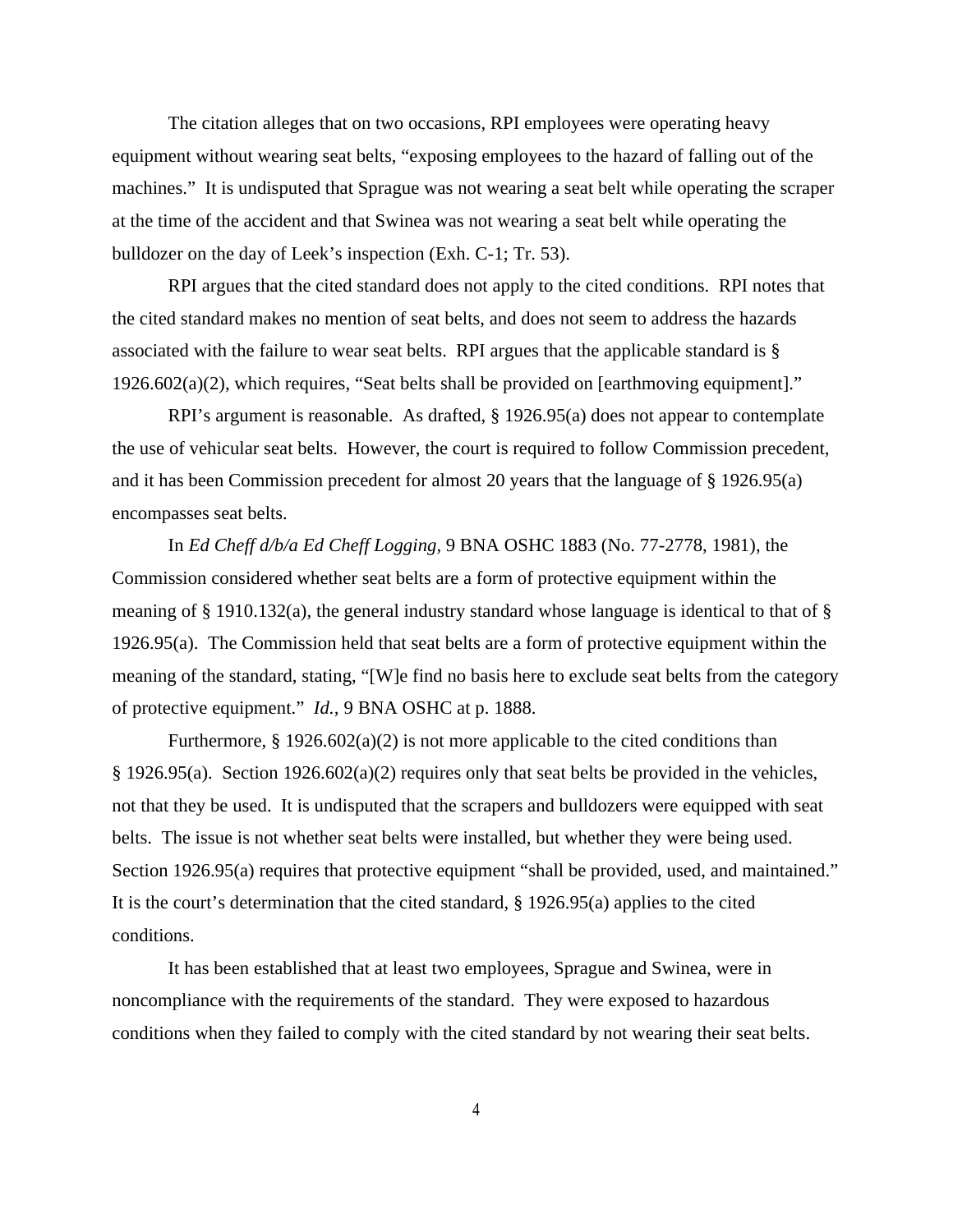Employer knowledge is established by showing the employer either knew or, with the exercise of reasonable diligence, could have known of the violative conditions. RPI had several management personnel on the site. Superintendent Hodges, senior project manager Donald Harris, and assistant project manager Chris Bailey were all regularly at the site (Tr. 69, 74, 87). RPI contends that it is not possible for its supervisors to observe whether or not its employees are wearing seat belts while operating heavy equipment (Tr. 83). Because the wearing of seat belts cannot be verified visually by the supervisors, reasonable diligence requires some additional means of verification. After the June 9 accident, RPI was on notice that its employees were not following its rule regarding seat belt use. With reasonable diligence, RPI should have known that its employees were continuing to violate the rule.

RPI contends that its employees' noncompliance with § 1926.95(a) resulted from unpreventable employee misconduct. In order to establish the affirmative defense of unpreventable employee misconduct, an employer is required to prove (1) that it has established work rules designed to prevent the violation, (2) that it has adequately communicated these rules to its employees, (3) that it has taken steps to discover violations, and (4) that it has effectively enforced the rules when violations are discovered. *E.g.*, *Precast Services, Inc*., 17 BNA OSHC 1454, 1455 (No. 93-2971, 1995), *aff'd without published opinion*, 106 F.3d 401 (6th Cir. 1997).

RPI has a written safety program that it distributes in pamphlet form to each employee upon being hired (Exh. R-2). Page 24 of the pamphlet contains safety rules for motor vehicles. Rule 2 states:

Seat belts will be worn at all times.

Respondent's exhibit R-2 contains signature pages signed by Cecil Sprague and Jerry Swinea. RPI holds weekly safety meetings, where the use of seat belts is discussed (Tr. 52). Swinea testified that he understood it was RPI's policy to require its employees to wear seat belts while operating heavy equipment (Tr. 60).

RPI has demonstrated that it had an established work rule requiring the use of seat belts, and that it was effectively communicated to its employees. RPI has failed, however, to show that it had taken steps to discover violations.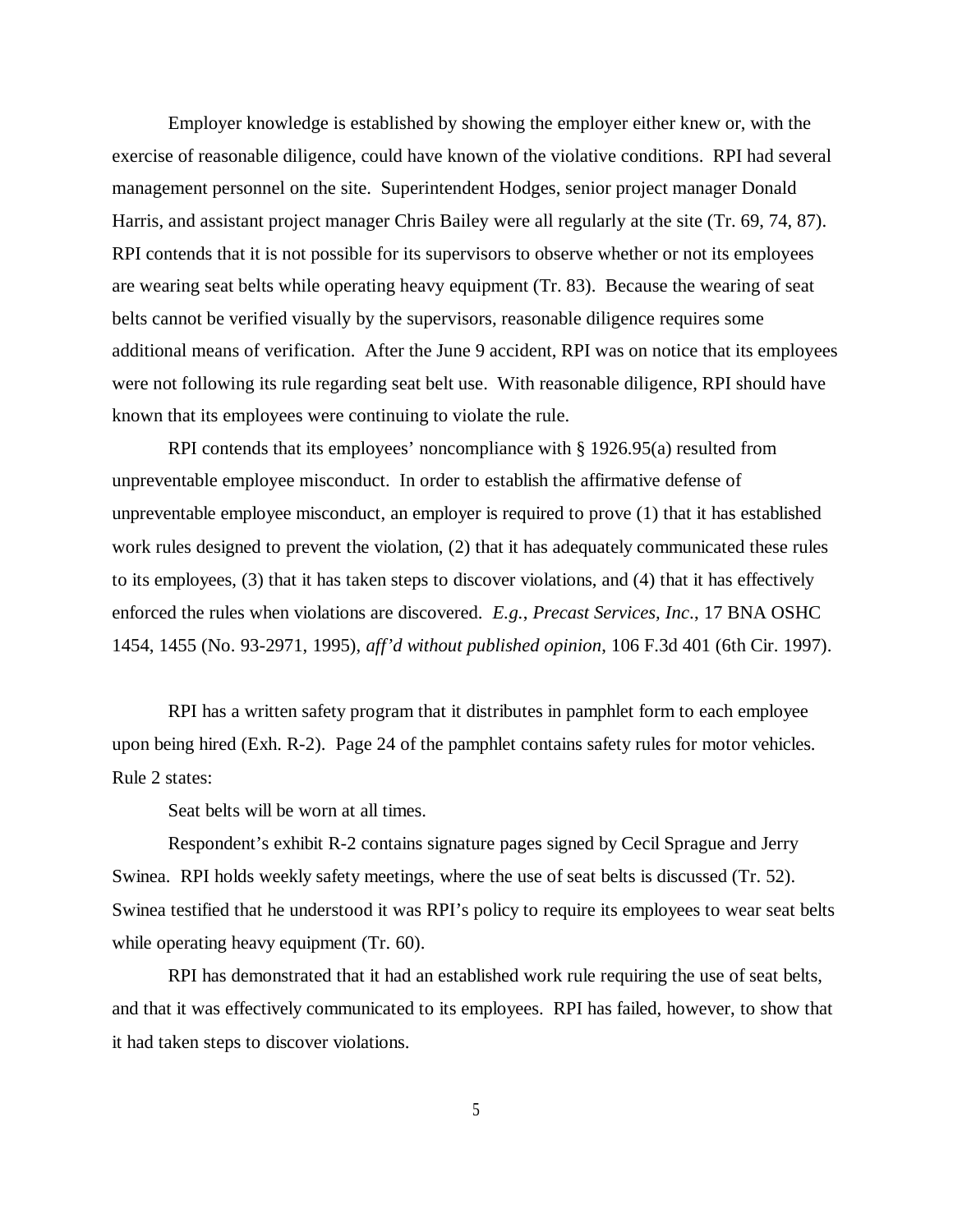Leek testified that when he and superintendent Hodges discovered that Swinea was not wearing a seat belt while operating the bulldozer, Hodges stated, "Well, they usually don't wear them" (Tr. 13). Swinea testified that after the June 9 accident, RPI held a safety meeting specifically addressing the wearing of seat belts (Tr. 52). Despite the recent accident and the safety meeting, Swinea testified that between the June 9 accident and the June 14 OSHA inspection, he failed to wear a seat belt while operating RPI's heavy equipment two or three times (Tr. 61). Swinea stated that it was not unusual for him to forget to use seat belts when operating motor vehicles (Tr. 67).

Project manager Harris estimated that only half of the heavy equipment operators in the construction industry wear seat belts (Tr. 83, 85). It was his opinion that it is impossible to enforce the use of seat belts (Tr. 85).

Although RPI's official policy is to require the use of seat belts for operators of heavy equipment, its actual expectation was that its employees would ignore the seat belt requirement. This expectation resulted in RPI disregarding its duty to exercise reasonable diligence in enforcing the seat belt rule. RPI took no steps to discover violations. Therefore, RPI's affirmative defense of unpreventable employee misconduct must fail.

RPI likens the requirement to wear a seat belt while operating heavy equipment to state laws that require drivers of motor vehicles to wear seat belts. RPI states that 32% of drivers fail to fasten their seat belts while driving. Assuming that RPI's statistic is accurate, it does not support its position that RPI was not in violation of § 1926.95(a). A driver who is not wearing a seat belt and who gets stopped by a law enforcement officer risks receiving a ticket and paying a penalty for his or her violation. The fact that almost a third of the driving population is willing to take this risk does not mean that the law should not be enforced.

The Secretary has established that RPI committed a violation of § 1926.95(a). The violation was cited as serious. In order to establish that a violation is "serious" under  $\S 17(k)$  of the Act, the Secretary must establish that there is a substantial probability of death or serious physical harm that could result from the cited condition. In determining substantial probability, the Secretary must show that an accident is possible and the result of the accident would likely be

6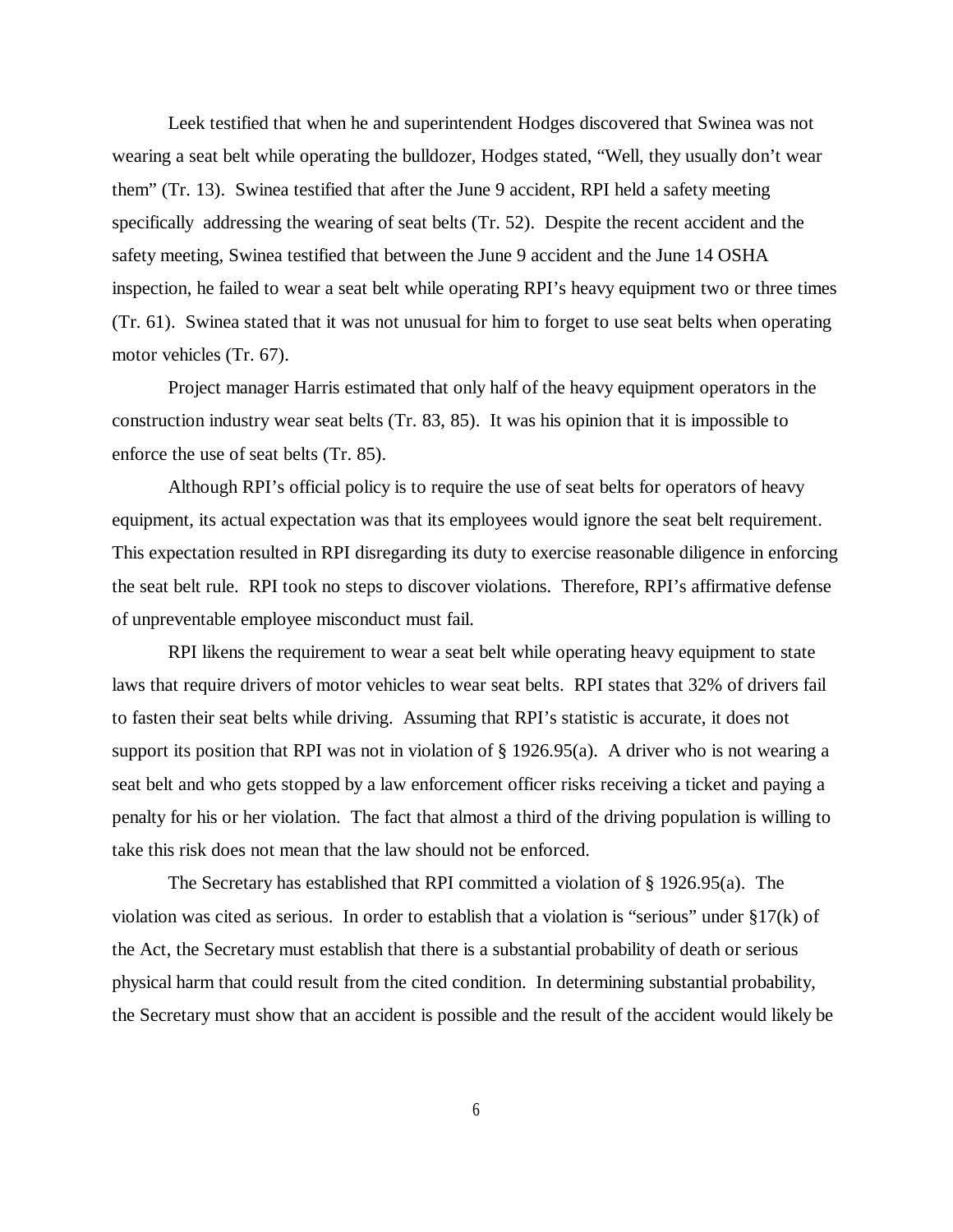death or serious physical harm. The likelihood of the accident is not an issue. *Spancrete Northeast, Inc.,* 15 BNA OSHC 1020, 1024 (No. 86-521, 1991).

Sprague's injuries, including broken bones, a collapsed lung, and abrasions, illustrate well the serious physical harm that can result from a failure to wear a seat belt. The violation is serious.

### **Item 2: Alleged Serious Violation of § 1926.602(a)(9)(i)**

The Secretary alleges that RPI committed a serious violation of § 1926.602(a)(9)(i), which provides:

All bidirectional machines, such as rollers, compactors, front-end loaders, bulldozers, and similar equipment, shall be equipped with a horn, distinguishable from the surrounding noise level, which shall be operated as needed when the machine is moving in either direction. The horn shall be maintained in an operative condition.

The citation states:

Caterpillar scraper, company number 4010 was not equipped with an operational horn, exposing employees to the hazard of being struck by the scraper.

Leek testified that he requested Hodges to direct Swinea to operate Sprague's scraper so he could check its brakes. After determining that the brakes were functioning, Leek asked Swinea "as a matter of routine" to sound the horn. Leek discovered that the horn was inoperable (Tr. 17). Although the scraper was not being operated at the time of Leek's inspection, it was available for use. Hodges testified that if it had not been raining the day of the inspection, the scraper would have been running (Tr. 100).

RPI does not dispute that the standard applies, but argues that it was confused regarding what was being cited in this item. It is RPI's position that Leek gave the impression that he was concerned about the backup alarm on the scraper, and not the horn. However, it is clear from Hodges's testimony that the misunderstanding was on his part.

Hodges stated, "[T]here was a misunderstanding. I wasn't aware that the horn was missing up front. However, we did have a couple or three machines where the backup horns didn't work, and that's what I thought he was talking about (Tr. 91). Later, Hodges reiterated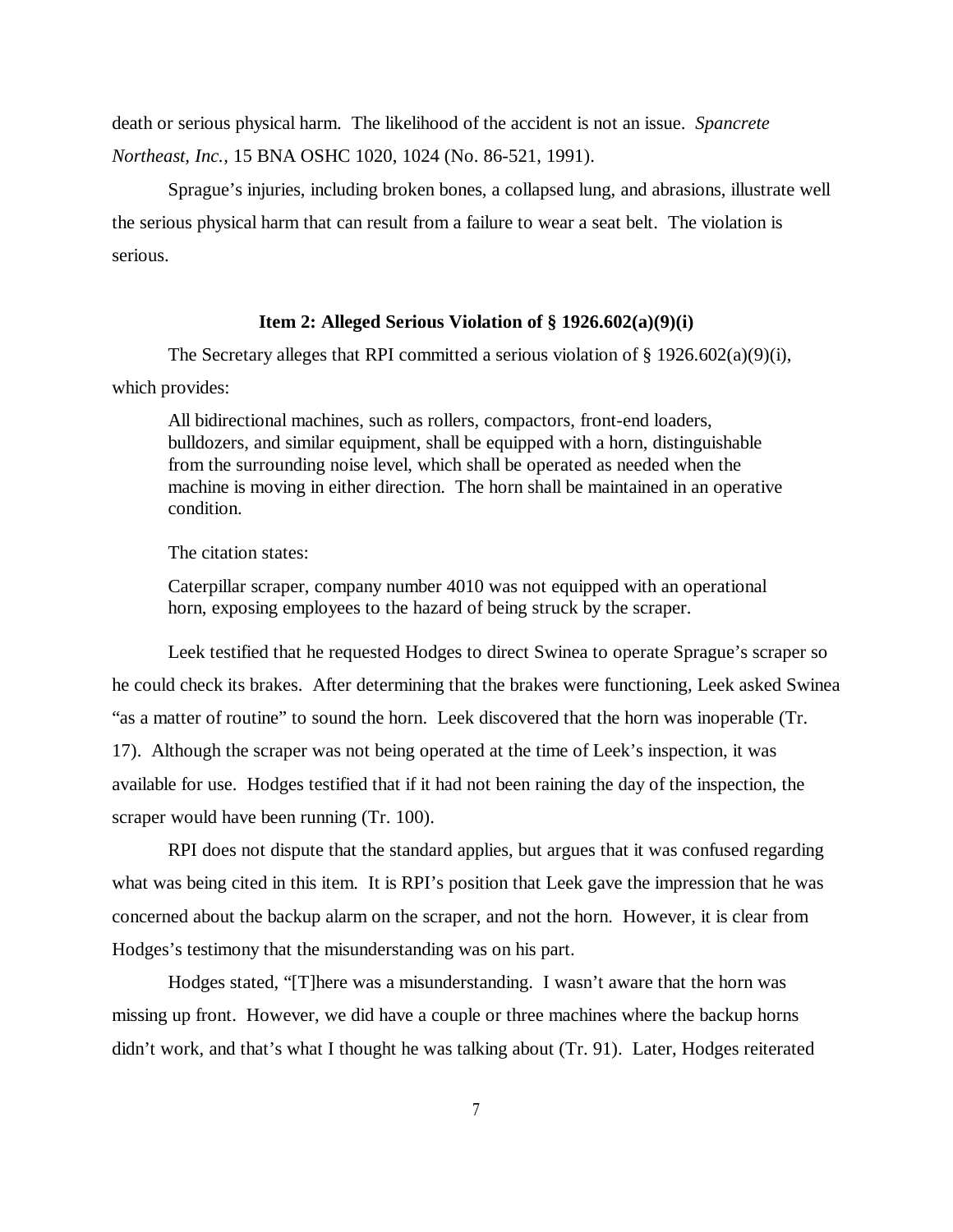that Leek had referred to the scraper's horn and that it was Hodges who had incorrectly focused on backup alarms (Tr. 98-99):

Q.: What did [Leek] tell you about the horn on the scraper?

Hodges: It was not working and I thought he was talking about the backup alarm horn.

Q.: On the scraper that Mr. Swinea was operating?

Hodges: We had some [backup alarms] that weren't working. So I misunderstood that instead of being the front horn, that it would be the backup alarm.

RPI's misunderstanding of what the Secretary cited in item 2 does not constitute a defense to the alleged violation. The citation clearly states the standard that RPI allegedly violated and specifically refers to the horn of the scraper. Leek's testimony that the horn was not operational is unrefuted. While Swinea and Hodges testified that they do not recall Swinea being asked to sound the horn, neither of them could testify that the horn was, in fact, operational (Tr. 62, 98).

The Secretary has established that the scraper was in noncompliance with § 1926.602(a)(9)(i). RPI generally had a crew of 15 employees on the site (Tr. 79). The potential hazard to these 15 employees is that the operator of the scraper would be unable to alert them if they were in dangerous proximity to the scraper (Tr. 17). The violation is serious.

### **Penalty Determination**

The Commission is the final arbiter of penalties in all contested cases. In determining an appropriate penalty, the Commission is required to consider the size of the employer's business, history of previous violations, the employer's good faith, and the gravity of the violation. Gravity is the principal factor to be considered.

The parties stipulated that RPI employed between 100 and 150 employees at the time of the accident (Tr. 102). RPI has no previous history of OSHA violations (Tr. 22). RPI is credited with good faith for having a written safety program and holding regular safety meetings. The gravity of the violations is high. Sprague's serious injuries demonstrate the risk to which